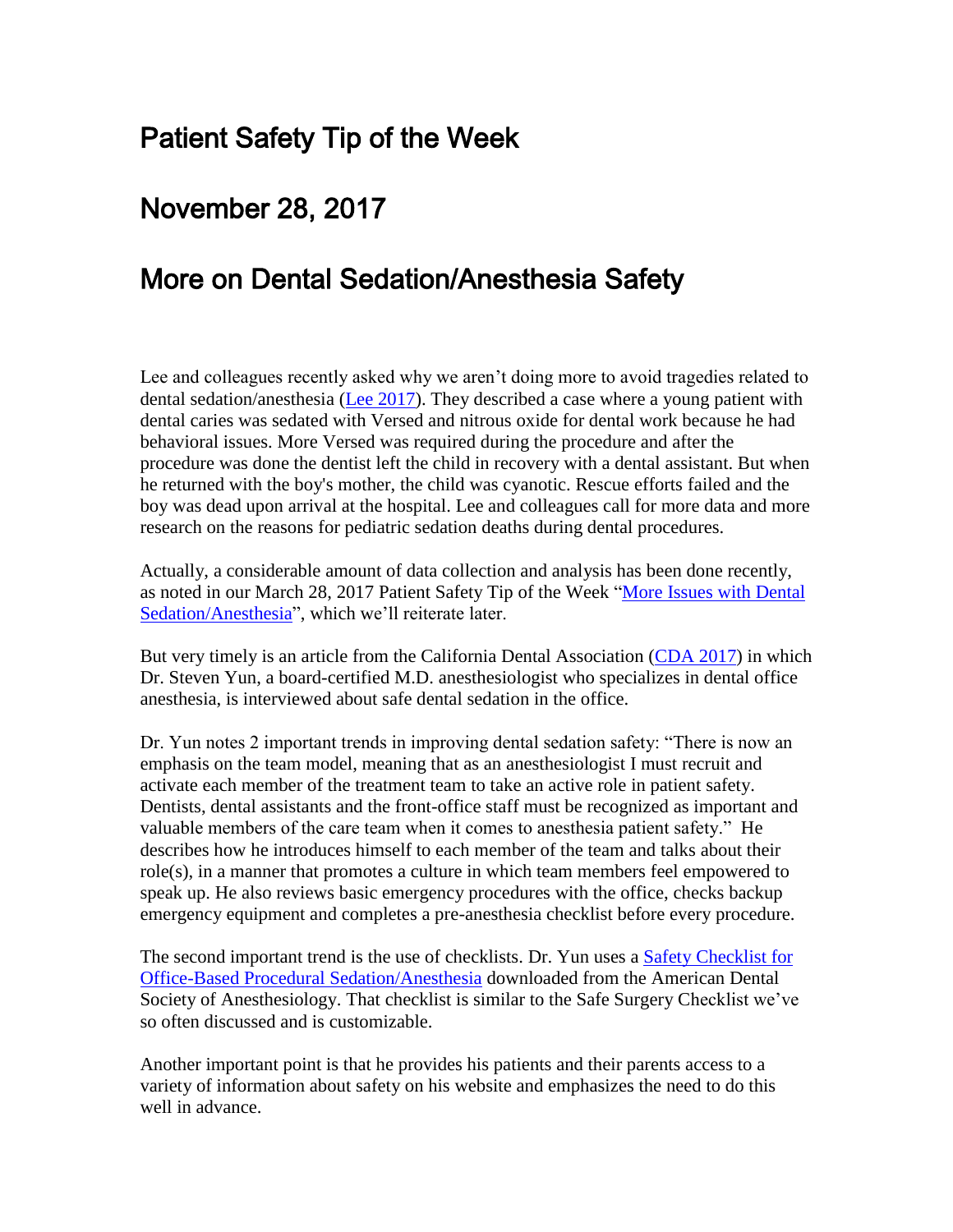And then he provides several very practical recommendations:

- Don't take shortcuts.
- When a patient develops distress, call 911 first!
- Follow sedation/anesthesia guidelines promulgated by specialty societies.
- Practice, practice, practice...for emergencies.
- Be prepared for failures of things like equipment, including emergency equipment.

The point about calling 911 first is very important. Dr. Yun emphasizes that one of the most common mistakes is **waiting too long to seek emergency assistance**. That was one of the root causes identified by the Texas Blue Ribbon Panel that we discussed in our March 28, 2017 Patient Safety Tip of the Week "More Issues with Dental [Sedation/Anesthesia"](http://www.patientsafetysolutions.com/docs/March_28_2017_More_Issues_with_Dental_Sedation_Anesthesia.htm).

We've also emphasized over and over that the only way to be prepared for rare emergencies, whether they are events related to dental sedation or hospital events like surgical fires, is to **practice for them**. Every member of the team needs to understand their role in such events. We also like the way he stresses that **everyone, including front office staff, are critical to successfully handling sedation emergencies**.

Periodic inspection (with a log) of all emergency equipment should be done regularly.

Of course, Dr. Yun is an anesthesiologist. We doubt that most dental practices are using an anesthesiologist. Much more often the dentist, who is also doing the dental work, is the one certified in dental sedation/anesthesia. That dual role is obviously problematic, regardless of how well we think we can multi-task.

Proper procedures and guidelines for pediatric sedation [\(Coté 2016\)](http://pediatrics.aappublications.org/content/138/1/e20161212) were discussed in our August 2016 What's New in the Patient Safety World column "Guideline Update for [Pediatric Sedation"](http://www.patientsafetysolutions.com/docs/August_2016_Guideline_Update_for_Pediatric_Sedation.htm).

Our March 28, 2017 Patient Safety Tip of the Week ["More Issues with Dental](http://www.patientsafetysolutions.com/docs/March_28_2017_More_Issues_with_Dental_Sedation_Anesthesia.htm)  [Sedation/Anesthesia"](http://www.patientsafetysolutions.com/docs/March_28_2017_More_Issues_with_Dental_Sedation_Anesthesia.htm) discussed the Texas blue ribbon panel [\(Texas SBDE 2017\)](https://lintvkxan.files.wordpress.com/2017/01/anesthesia-recommendations-final-report.pdf) recommendations that were made after analyzing multiple Texas cases with adverse events and reviewing the scientific literature, the above mentioned guidelines, and regulations in place in other states.

The panel's review of incidents that had occurred in Texas included some of the following root causes and contributing factors:

- Emergency drugs were available but given in the wrong dose
- Emergency ventilation equipment was available but used ineffectively
- Emergency ventilation equipment was not available
- Supplemental oxygen was available but not administered when indicated
- The provider was slow to activate the emergency medical system (EMS)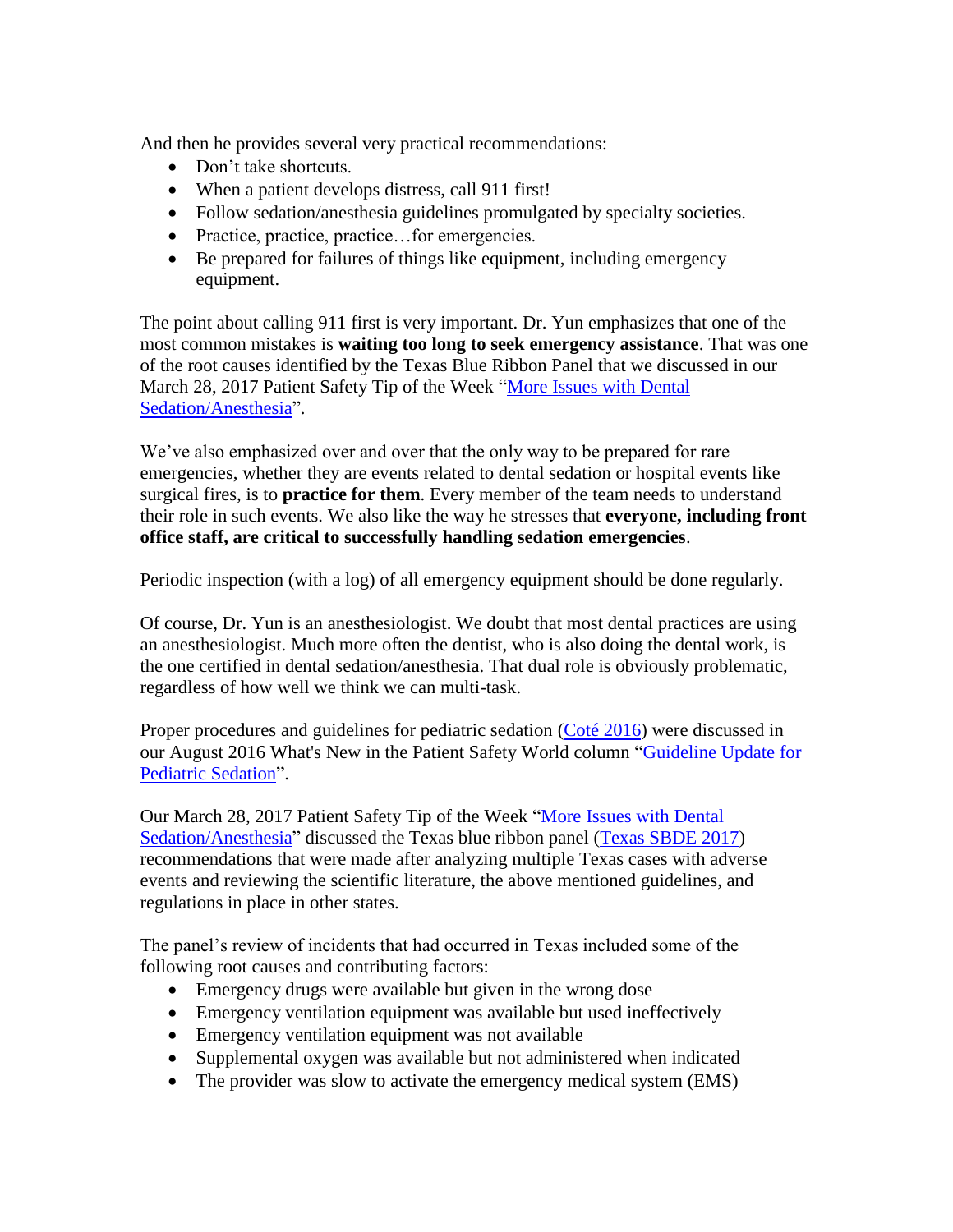The latter factor (long delays in calling 911 or otherwise activating the EMS) was the most common contributing factor identified, though it was not universal. The panel identified several root causes for such delays, including fear that such might lead to a regulatory investigation, considering the need for EMS as a personal failure, and lack of practice in crisis management.

One other factor suspected, but which was difficult to prove, was that in some cases the sedation provider may have left the dental operatory for a period of time, leaving the patient unobserved. Current rules in Texas require continuous presence of the sedation provider until the patient has reached a defined level of recovery.

The panel found that at least 2 major failures had occurred in all 6 major events and that no sedation related event would likely have occurred if all rules currently in place had been closely followed and failures avoided.

The Texas blue ribbon panel made several recommendations, including the following:

- Dentists should have in place written emergency protocols and be required to document that these protocols are practiced with office staff using drills or similar exercises.
- At least one support staff member assisting with a sedation procedure must receive training in recognition and management of sedation/anesthesia related emergencies.
- Age-specific sedation training (for moderate/deep/general anesthesia) must be documented for those dentists providing services to children under the age of 8 and also for other "high risk" patients (eg. BMI  $\geq$  30, ASA class 3 or 4, age 75 or older).
- Basic ventilation equipment must be onsite at all sites, including offices where portable providers practice.
- Capnography and a precordial stethoscope are mandated for procedures using moderate/deep/general anesthesia.

Other suggestions included encouraging or mandating a preoperative sedation checklist, clarifying what should be included in the preoperative evaluation, and what constitutes an acceptable sedation/anesthesia record.

They also had multiple administrative recommendations and suggestions that you can read in our prior column.

Texas already had a rule/regulation that at least one member of the assistant staff be present during nitrous oxide/oxygen inhalation sedation. The dental provider may delegate monitoring of nitrous oxide/oxygen inhalation sedation (once pharmacologic and vital sign stability has been established) to an assistant who is certified by the State Board of Dental Examiners (SBDE) to do so. Assisting staff must also be certified in BLS (Basic Life Support).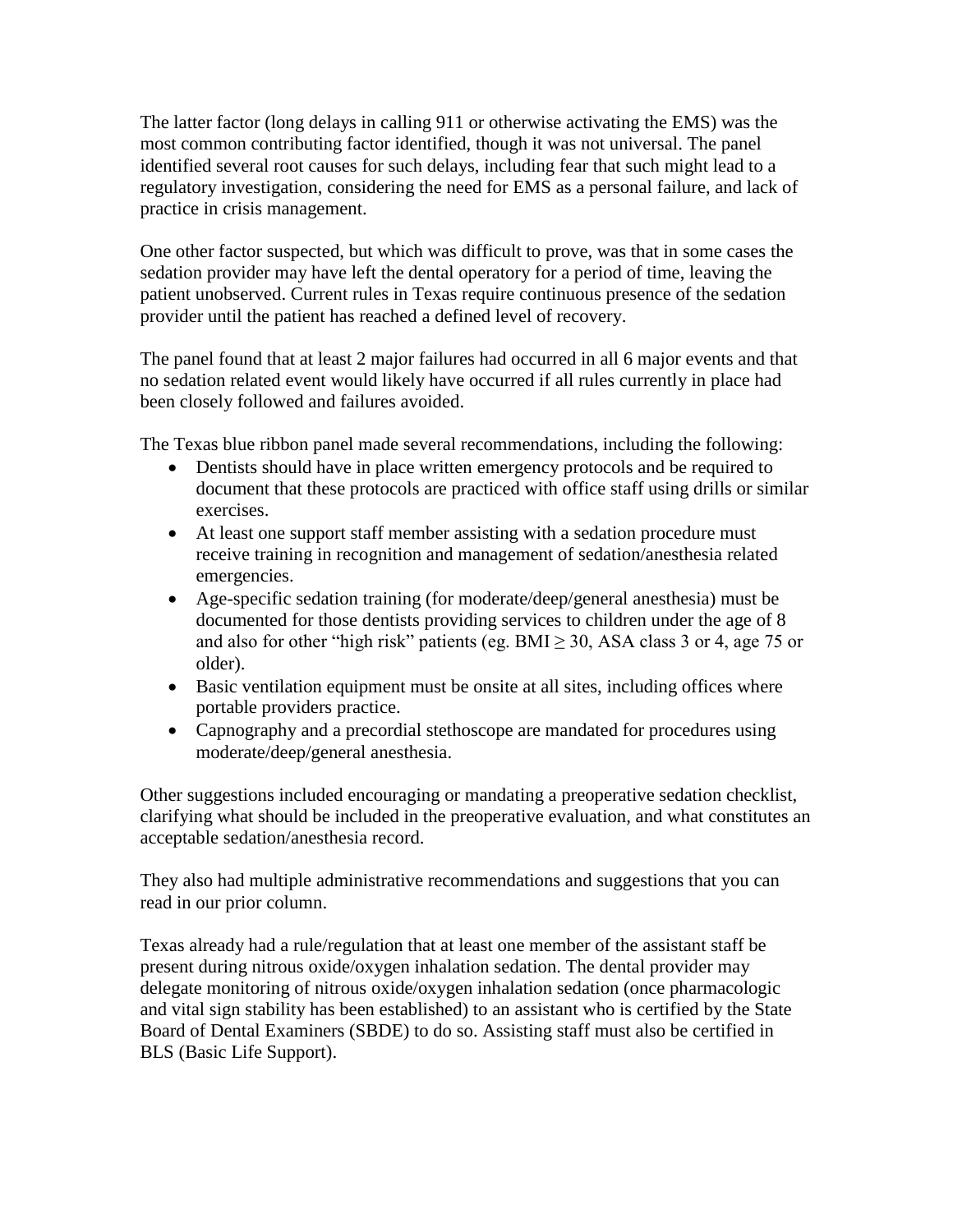The updated American Academy of Pediatrics (AAP)/American Academy of Pediatric Dentistry (AAPD) "Guideline for Monitoring and Management of Pediatric Patients During and After Sedation for Diagnostic and Therapeutic Procedures" [\(Coté 2016\)](http://pediatrics.aappublications.org/content/138/1/e20161212) emphasizes the **role of capnography** in appropriate physiologic monitoring and **continuous observation by personnel not directly involved with the procedure** to facilitate accurate and rapid diagnosis of complications and initiation of appropriate rescue interventions. We were glad to see the Texas blue ribbon panel recommendation for use of capnography.

The updated AAP/AAPD guideline has specific recommendations for when the intended level of sedation is minimal, moderate, deep or general sedation. One critical point that should be of particular concern for dental practices, is that use of moderate or deeper sedation shall include the provision of **a person, in addition to the practitioner, whose responsibility is to monitor appropriate physiologic parameters** and to assist in any supportive or resuscitation measures. While that individual might also be responsible for assisting with interruptible patient-related tasks of short duration, such as holding an instrument or troubleshooting equipment, the **primary role of that individual is monitoring the patient**. For deep sedation the sole role of the support individual is to monitor the patient. In either case that individual should be trained in and capable of providing advanced airway skills (eg, PALS) and shall have specific assignments in the event of an emergency and current knowledge of the emergency cart/kit inventory.

Monitoring is critical and should include the level of patient's ability to communicate (where assessable), heart rate, respiratory rate, blood pressure, oxygen saturation, and expired carbon dioxide values (via **capnography**) should be recorded, at minimum, every 10 minutes in a time-based record. The guideline stresses use of capnography but acknowledges that it may not be able to be used in some procedures around the face, including many dental procedures.

The guideline also discusses selection of drugs and the importance of knowledge about the duration of action of the drugs used. It also discusses the needs for the emergency cart/kit and backup emergency services access and availability. There is also a good section on discharge issues, including what should be monitored by families after discharge.

One important item we could not find in either Texas' current regulations or the recommendations made by the panel is a statement about patient restraints or immobilization devices. You'll recall that several of the events we described in our March 15, 2016 Patient Safety Tip of the Week ["Dental Patient Safety"](http://www.patientsafetysolutions.com/docs/March_15_2016_Dental_Patient_Safety.htm) involved use of a pediatric restraint called a "papoose" that may have contributed to the adverse outcomes. The updated AAP/AAPD guideline has a good discussion about the use of immobilization devices, such as the "papoose" boards. Such must be applied in such a way as to avoid airway obstruction or chest restriction and the child's head position and respiratory excursions should be checked frequently to ensure airway patency. If an immobilization device is used, a hand or foot should be kept exposed, and the child should never be left unattended.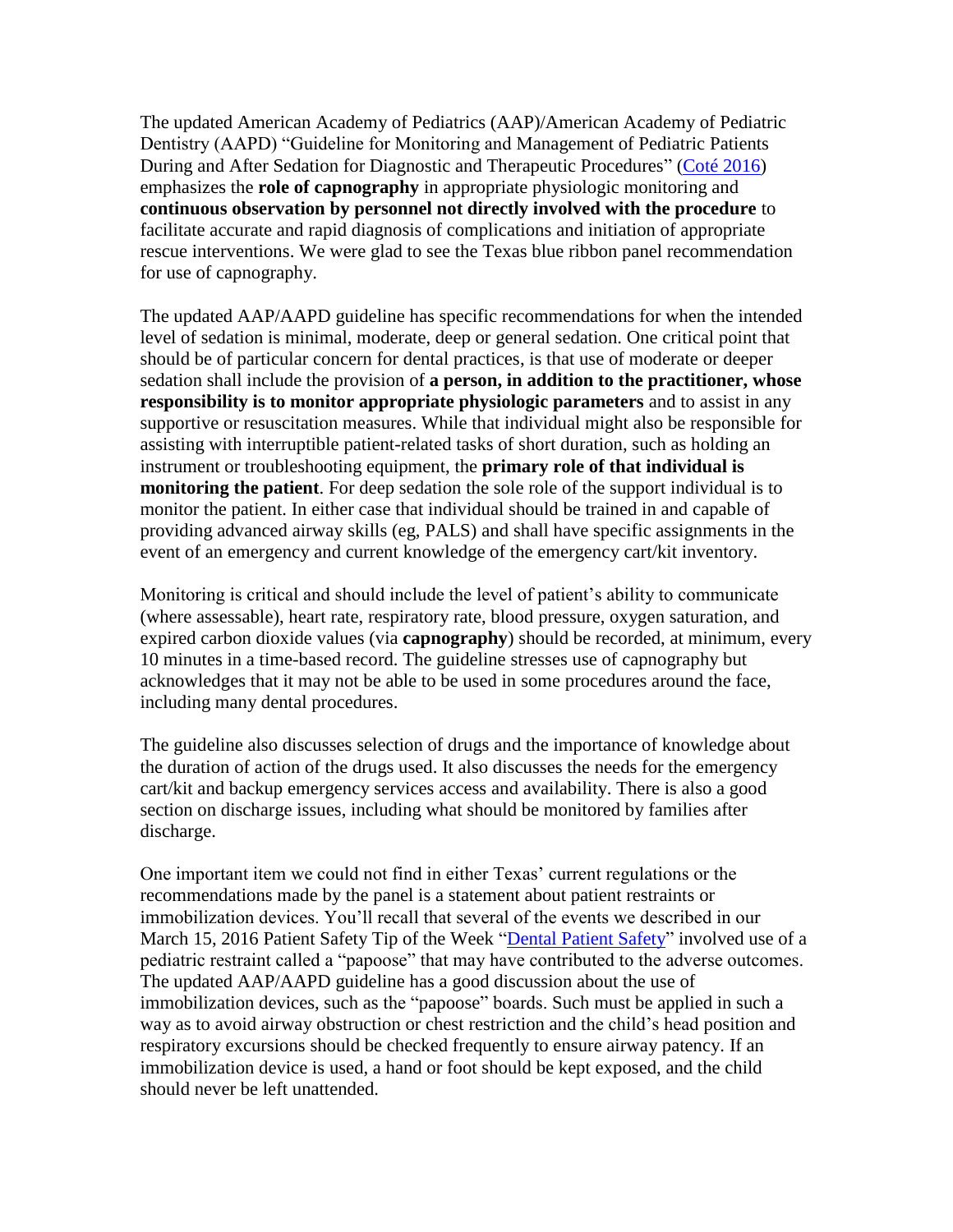We do like the [Safety Checklist for Office-Based Procedural Sedation/Anesthesia](https://irp-cdn.multiscreensite.com/f37fe5b3/files/uploaded/ADSAChecklistFINAL%20copy.pdf) downloaded from the American Dental Society of Anesthesiology. It has sections for room setup, pre-procedure issues, postop recovery, and record keeping. But we also wonder how often dental practices do pre-procedure huddles (briefings) and postprocedure debriefings. Those offer the opportunity to both plan for contingencies and analyze things that might have been done better.

We certainly concur with Lee and colleagues that deaths and other adverse events related to dental sedation/anesthesia should be avoidable. There are already some excellent guidelines and recommendations available. The question is how often dental practices comply with those guidelines and recommendations.

Sedation/anesthesia probably allows dental and oral surgery procedures needed by many young children. But it is not something that dental practices or parents of young children should approach cavalierly. Guidelines like those outlined today need to be adhered to closely and a high level of vigilance incorporated into such dental practices.

#### **Some of our previous columns on dental patient safety issues**:

March 15, 2016 ["Dental Patient Safety"](http://www.patientsafetysolutions.com/docs/March_15_2016_Dental_Patient_Safety.htm) August 2016 ["Guideline Update for Pediatric Sedation"](http://www.patientsafetysolutions.com/docs/August_2016_Guideline_Update_for_Pediatric_Sedation.htm) March 28, 2017 ["More Issues with Dental Sedation/Anesthesia"](http://www.patientsafetysolutions.com/docs/March_28_2017_More_Issues_with_Dental_Sedation_Anesthesia.htm) August 8, 2017 ["Sedation for Pediatric MRI Rising"](http://www.patientsafetysolutions.com/docs/August_8_2017_Sedation_for_Pediatric_MRI_Rising.htm)

#### **References**:

Lee H, Milgrom P, Huebner CE, et al. Ethics Rounds: Death After Pediatric Dental Anesthesia: An Avoidable Tragedy? Pediatrics 2017, e20172370 [http://pediatrics.aappublications.org/content/early/2017/11/03/peds.2017-](http://pediatrics.aappublications.org/content/early/2017/11/03/peds.2017-2370?sso=1&sso_redirect_count=1&nfstatus=401&nftoken=00000000-0000-0000-0000-000000000000&nfstatusdescription=ERROR%3a+No+local+token) [2370?sso=1&sso\\_redirect\\_count=1&nfstatus=401&nftoken=00000000-0000-0000-0000-](http://pediatrics.aappublications.org/content/early/2017/11/03/peds.2017-2370?sso=1&sso_redirect_count=1&nfstatus=401&nftoken=00000000-0000-0000-0000-000000000000&nfstatusdescription=ERROR%3a+No+local+token)0000-[000000000000&nfstatusdescription=ERROR%3a+No+local+token](http://pediatrics.aappublications.org/content/early/2017/11/03/peds.2017-2370?sso=1&sso_redirect_count=1&nfstatus=401&nftoken=00000000-0000-0000-0000-000000000000&nfstatusdescription=ERROR%3a+No+local+token)

CDA (California Dental Association). Dental anesthesia safety: Say something if you see something. CDA News/Events 11/09/2017 [https://www.cda.org/NewsEvents/Details/tabid/146/ArticleID/4067/Dental-anesthesia](https://www.cda.org/NewsEvents/Details/tabid/146/ArticleID/4067/Dental-anesthesia-safety-Say-something-if-you-see-something.aspx)[safety-Say-something-if-you-see-something.aspx](https://www.cda.org/NewsEvents/Details/tabid/146/ArticleID/4067/Dental-anesthesia-safety-Say-something-if-you-see-something.aspx)

ADSA (American Dental Society of Anesthesiology). Safety Checklist for Office-Based Procedural Sedation/Anesthesia.